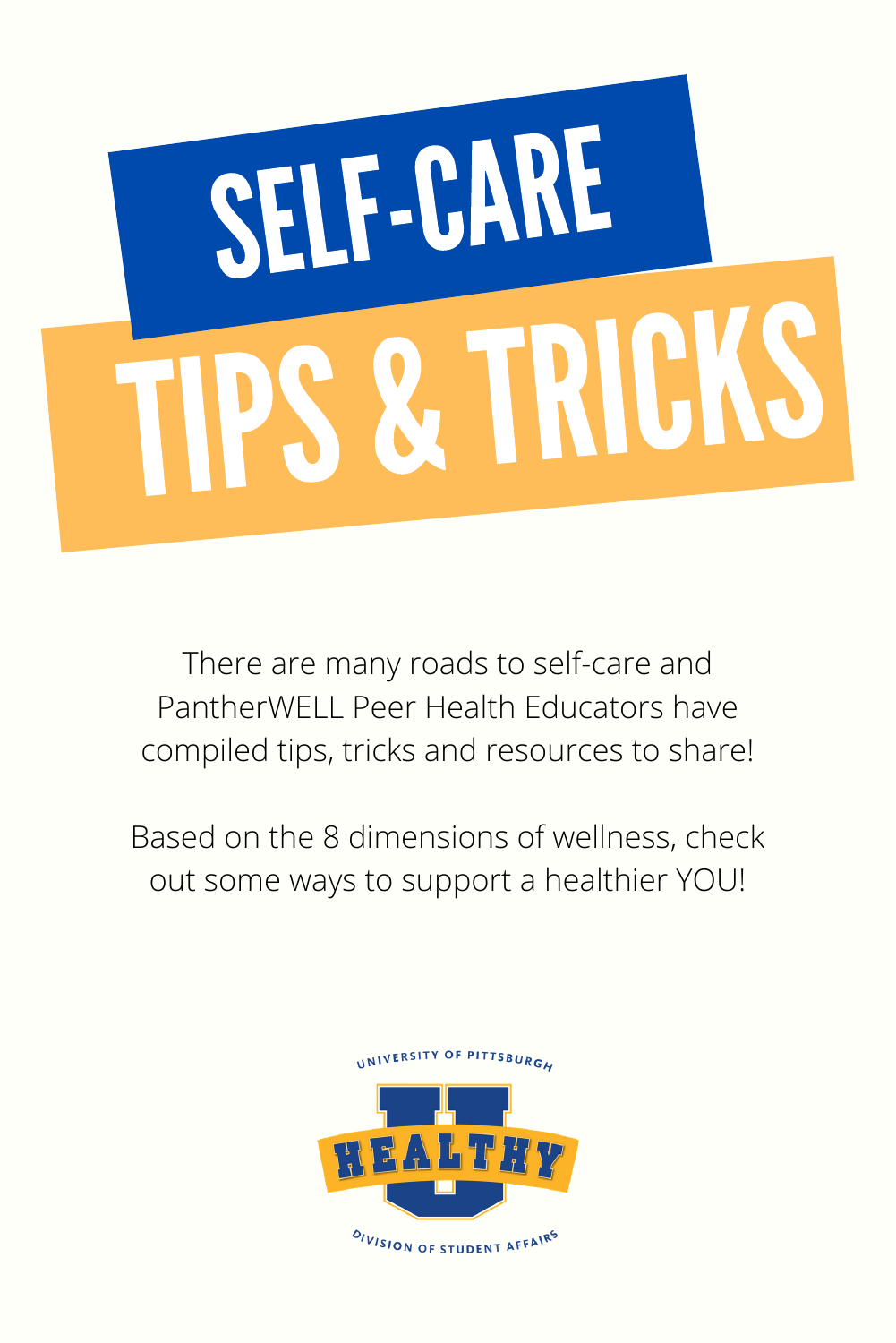# **EMOTIONAL WELLNESS**

Stress happens to everyone. We all feel overwhelmed, anxious or stressed from time to time, but by using stress management and coping skills, we can help manage these feelings and experiences in positive ways.

### **PantherWELL TIPS:**

Stress Management: Take time to review your syllabus and work out due dates in your planner. Schedule out your time to work on projects or study ahead of big exams. Be mindful of your other obligations, and how to balance your responsibilities into your week.

Take breaks: Although it can seem like a good idea to work long periods of time, it is important to take breaks periodically while studying or doing homework. Be sure to also allow some "you time" to do activities or relax during the week, too.

Check out the Stress Free Zone: This hidden gem on Pitt's campus is a great resource to support well-being. Although they are currently operating remotely at this time, they still have a ton of virtual classes and services!

Ask for help: Everyone has a breaking point. If you feel like you are overwhelmed or need some help, check out the Counseling Center-- they have a number of workshops and services available to support students.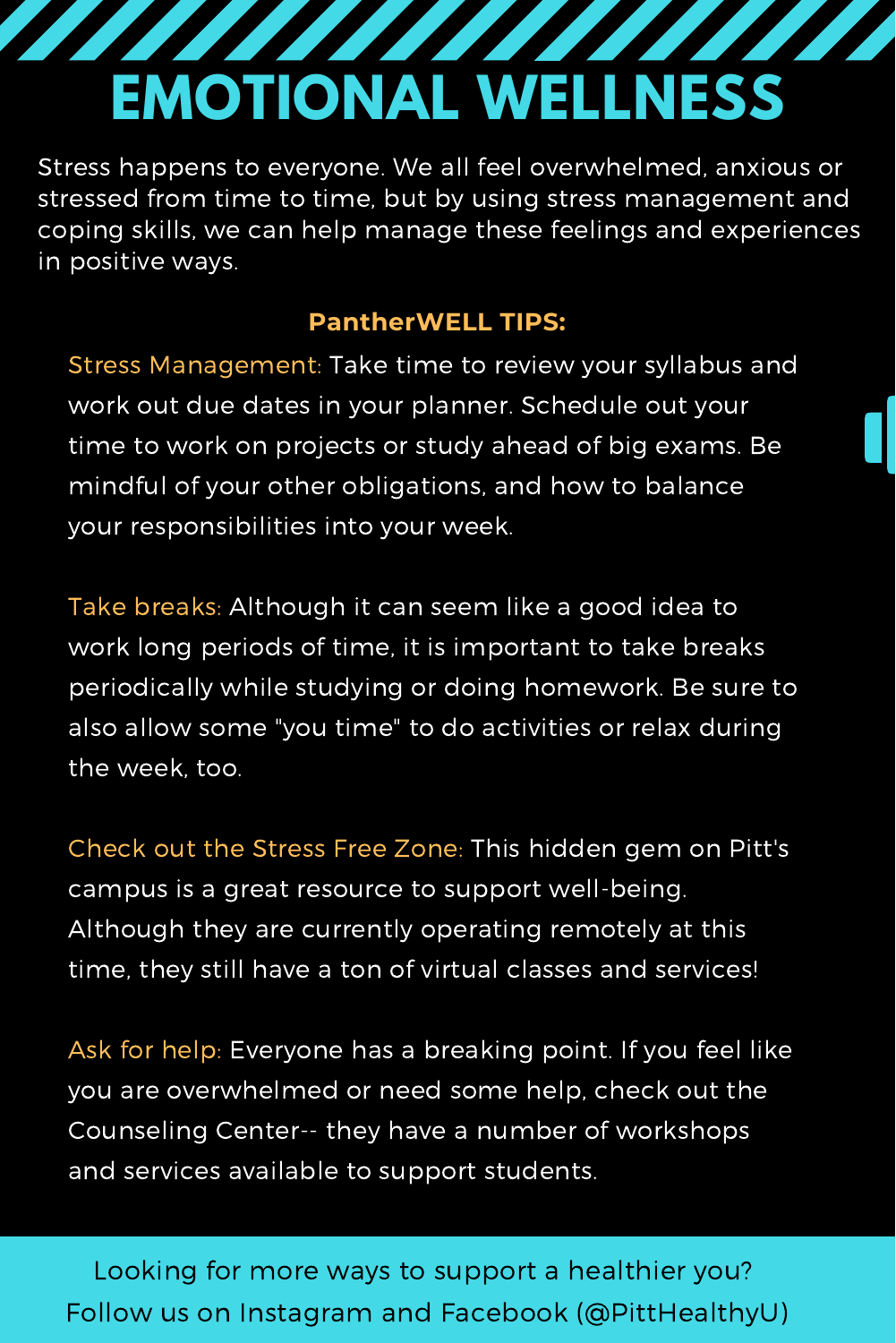### **PHYSICAL WELLNESS: PHYSICAL HEALTH & ACTIVITY**

Physical activity is a great way to help promote physical wellness!

### **PantherWELL TIPS:**

Exercise! There are a ton of free virtual resources: from 5 minute workout videos... workouts just using body weight... and yoga and meditation. Youtube is a great resource to find a variety of free workouts and activities. There are also some great apps out there, too. Some of our favorites include the Nike Training App, Workouts Fitness Trainer, Aaptive and Daily Yoga (to name a few).

Be Fit Pitt: Did you know Pitt has some great virtual workout options, too? Be Fit Pitt is a great resource that has live stream workouts and on-demand-Youtube videos. Many require little or no equipment!

Check out Pitt's Rec Centers: There are some great facilities Pitt offers with a ton of different workout equipment, and they have classes, too! Visit their webpage for more info on how to access facilities and any policies/procedures associated with Covid.

Want to exercise, but not sure where to start? Never Fear! Campus Rec has you covered! They have FREE wellness consultations with personal trainers! How sweet is that?!?

Not ready to exercise? No problem! ANY increase in physical activity can be beneficial to not only your physical wellness, but also your emotional and mental well-being too. It's not always running marathons or pumping iron in a weight room-- walking instead of driving, using the stairs instead of an elevator, or even taking breaks to stretch and move around can be beneficial!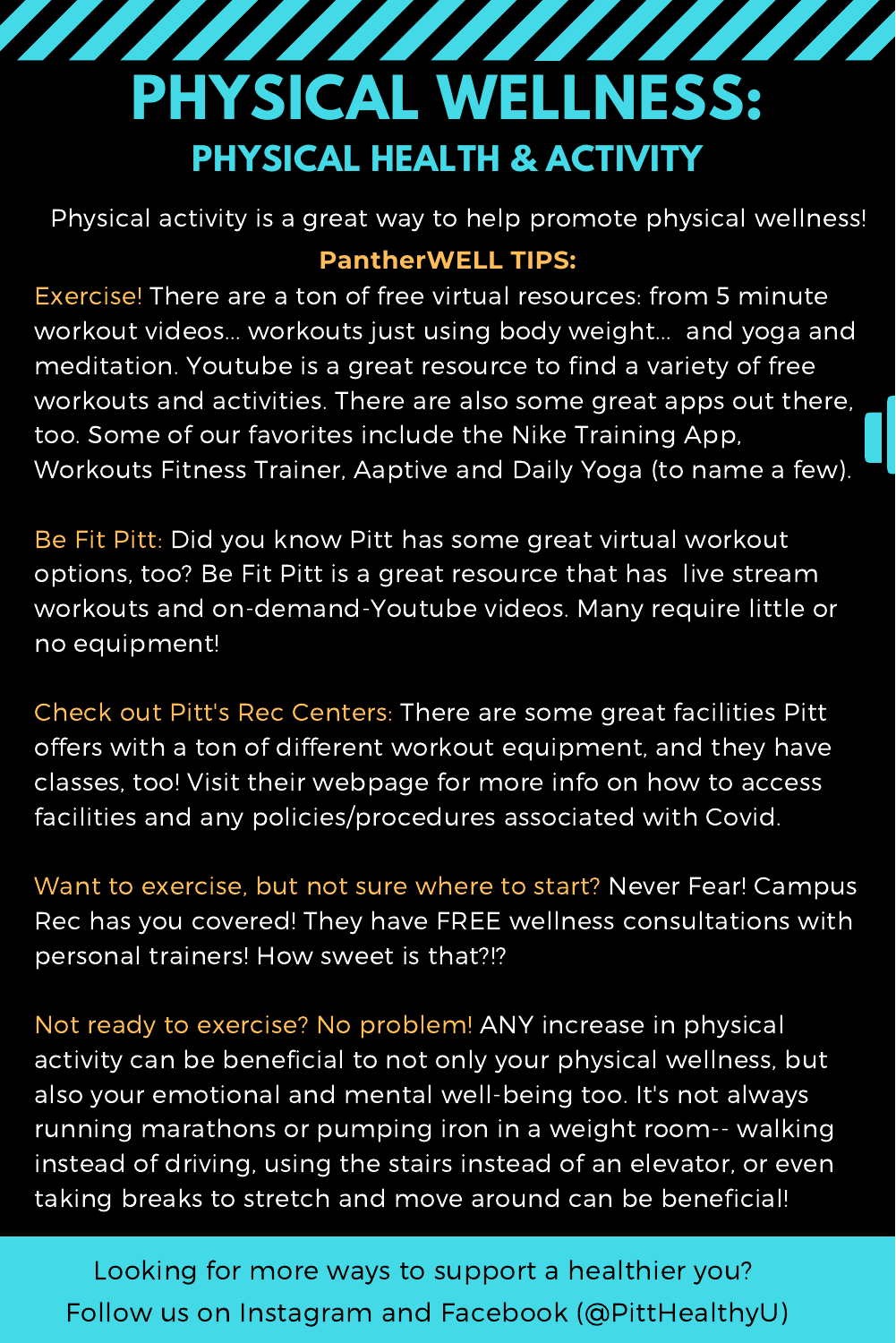### **PHYSICAL WELLNESS: NUTRITION**

There's more than exercise when it comes to physical wellness. Nutrition is also an important part!

### **PantherWELL TIPS:**

Eat Well! We totally get it. It is so easy to skip meals or grab something that is quick and easy. But when it comes to wellness, nutrition is an important because it fuels both our bodies and our minds! Try to choose foods that are nutritious, and try to limit highly processed foods.

Eat breakfast: It may seem like skipping breakfast to get a couple extra minutes to snooze is a good idea, but skipping breakfast can have a negative impact on concentration, memory and attention. Eating something small-- like a bowl of cereal, yogurt or some fruit-- can make a huge difference in how you feel and think!

Be mindful: Whether making something yourself or grabbing a bite-to-go from the Eatery, be aware of what you are eating and be mindful of nutritional content. It can be really easy to grab a soda or processed snack for a quick pick me up, but sticking to snacks packed with nutrition can help fuel your brain better. Try a handful of almonds, or a piece of fruit, or some veggies!

Water, water everywhere... Hydrate! Water is a crucial part of our body's functions and well-being. Be sure you are drinking enough water throughout the day. Add some lemon juice to change it up! Some of us love to heat water with lemon, even with a touch of honey, for a refreshing drink to start the day!

Looking for guidance? Check out Pitt's Registered Dietician! SHS offers a FREE registered dietician who can offer one-on-one counseling. Nutritional needs and goals can vary from person to person, so this is a great resource to explore and support your nutritional goals. Whether you're trying to navigate a food allergy or dietary preferences or needs, or have specific goals around nutrition, this resource can help!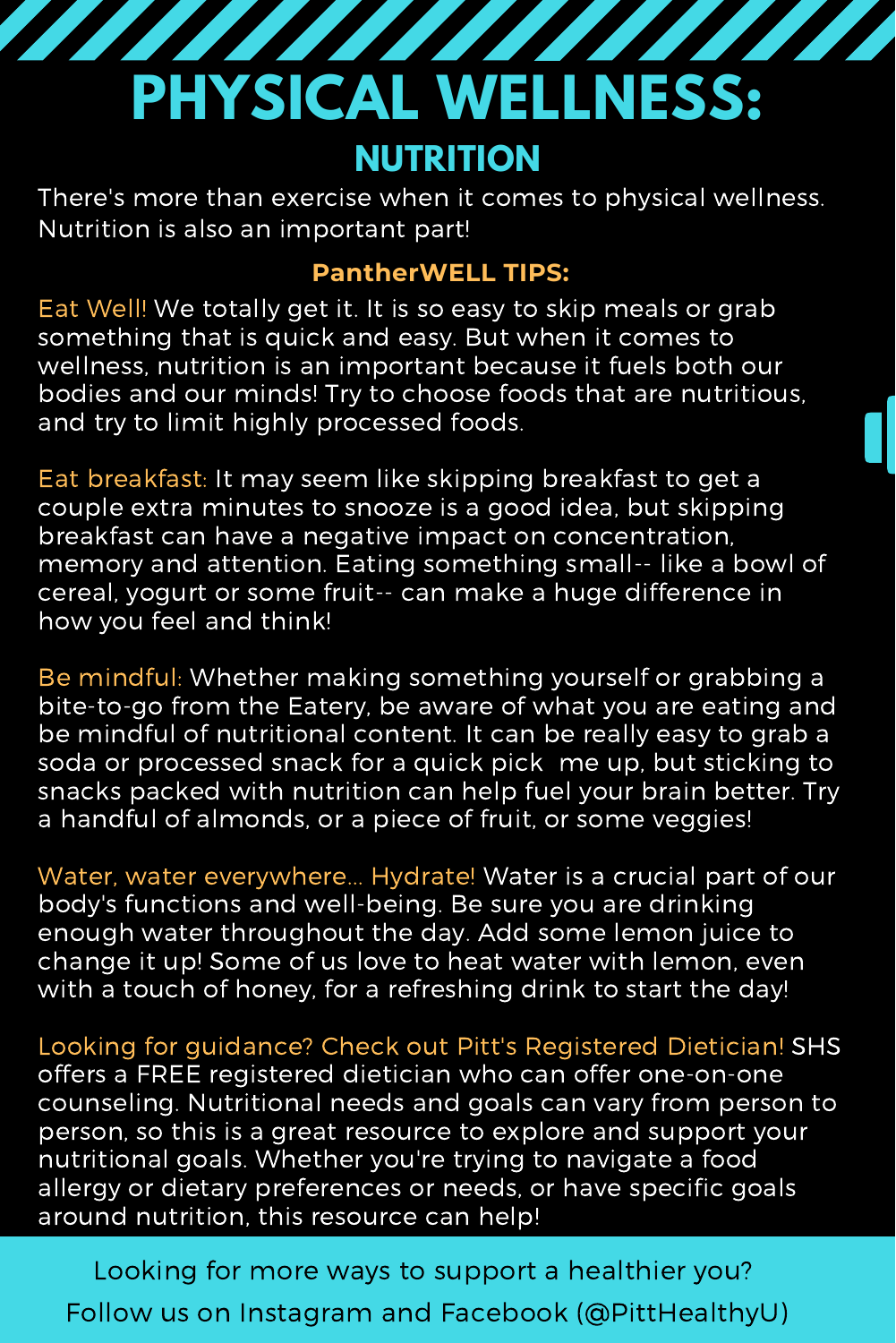### **PHYSICAL WELLNESS: SLEEP HYGIENE**

We've all done it. Maybe we've stayed up a little later to try to get a little more work done. Or, maybe we have even pulled an all nighter here or there.

Although sacrificing sleep seems like a good idea at times, it can actually do more harm than good! Sleep hygiene is an important part of our overall wellbeing and health.

### **PantherWELL TIPS:**

Try to Limit Screen Time (Especially Before Bed): Did you know that blue light from computers, phones and other devices can effect our circadian rhythm? Limiting screen time, especially in the hours leading up to bed, can be helpful.

Routine. Routine. Routine: It sounds simple, but can make a big difference! Having a bed time routine can help signal your brain that you are preparing for sleep. We also recommend keeping regular bed and wake-up times each day. Irregular sleep habits can disrupt your sleep!

Quiet time. Some of us have found that having an hour of quiet time before bed can help wind us down and fall asleep more quickly. Some of our favorites include listening to relaxing music, reading a couple of chapters in a good book, journaling, coloring and meditation. Tons of options to try!

Limit things like caffeine and alcohol before bed. Caffeine and alcohol can contribute to insomnia and disruptions in your sleep. This can lead to poor sleep quality which can contribute to fatigue and lack of mental focus. Remember caffeine is not just in coffee-- energy drinks, sodas, tea and even chocolate contain caffeine!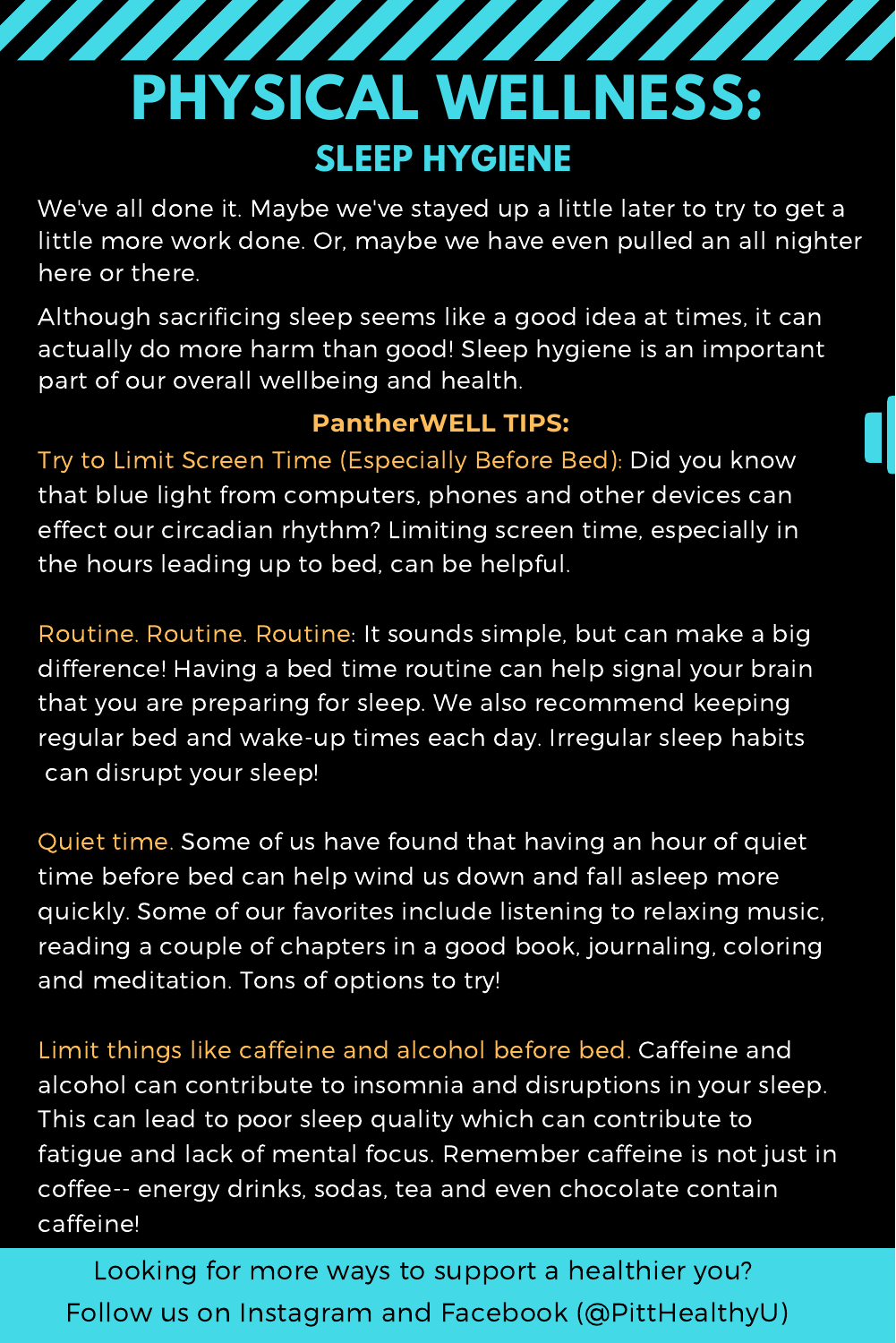## **SOCIAL WELLNESS**

This dimension encompasses things like relationships and social interactions. In the age of virtual-everything and social distancing, this can be a tricky dimension to balance. We've come up with some ideas and tips to help you navigate this area.

#### **PantherWELL TIPS:**

Prevent Zoom Fatigue, Take Screen Breaks: Virtual conferencing programs, like Zoom, have become a central part of our day-to-day life due to the pandemic. Although the ability to connect virtually from nearly anywhere is a great tool it can be exhausting, too! Remember to set boundaries by trying to limit long lengths of screen time, and take screen breaks throughout the day. Blue-light filtering glasses can help with eye strain, too.

Keep engaged! Although breaks from the computer are needed, remember that it is a valuable tool to keep connected in a time of social distancing. Some of our favorites are using Google Hangout and Scener. We watch TV or movies together, or even have virtual dinner dates and game nights! If you'd like to give your eyes a break, pick up the phone and give a friend or family member a call. Remember that there's also more than 700 orgs and clubs at Pitt through SORC, so there's many ways to get connected with others.

Get together (socially distanced, of course!) Keeping connected is an important part of our well-being. There are some ways to socialize in person and in safe ways. Some of our favorites include hikes or walks at Schenley Park, or having outdoor picnics at Schenley Plaza. Remember to maintain distance, wear masks and abide by Pitt's policies and guidelines.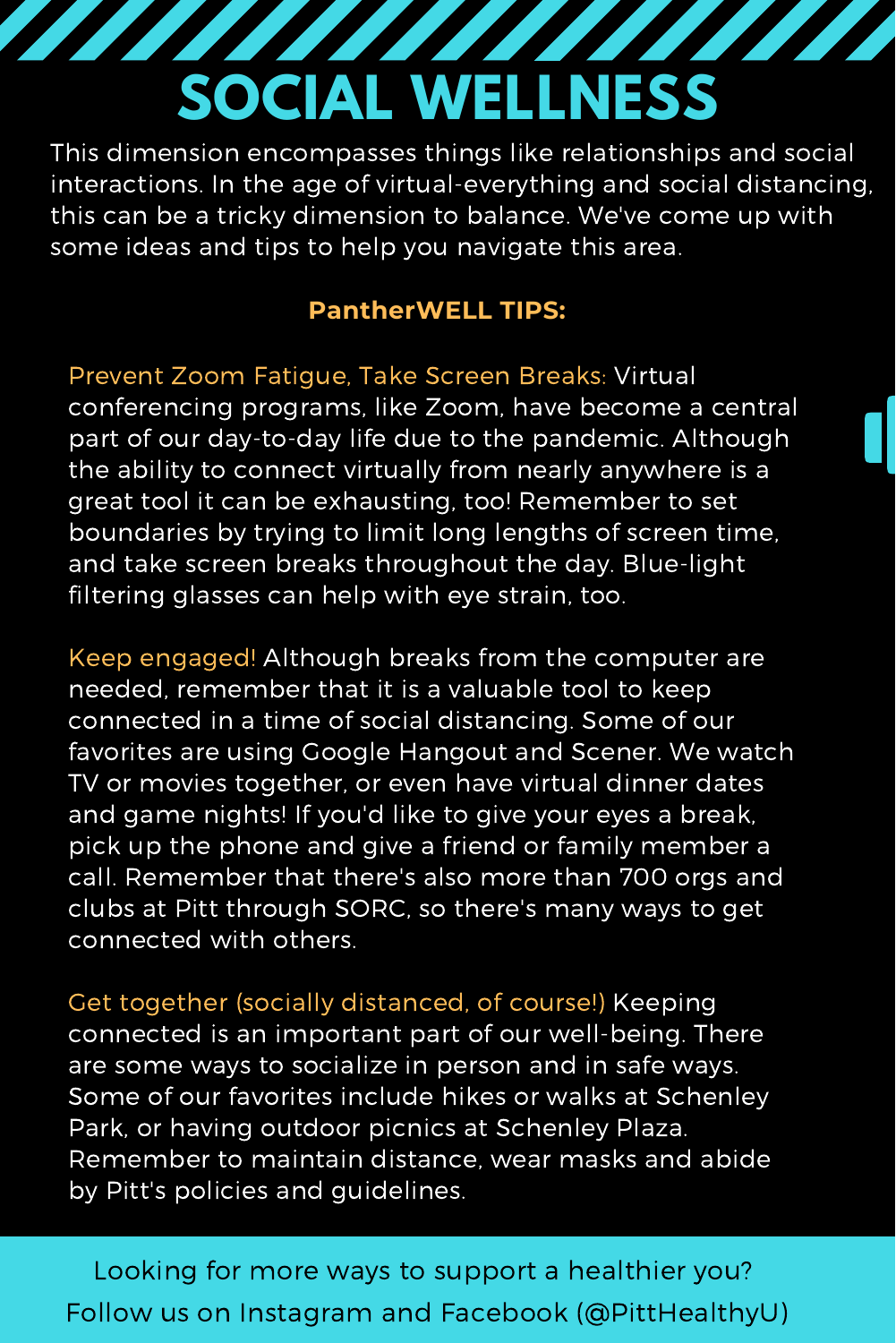## **INTELLECTUAL WELLNESS**

**TATALIAN AND PERSONAL PROPERTY PERSONAL PROPERTY PROPERTY** 

Creativity, an active mind, and life-long learning are concepts behind this dimension. Intellectual wellness is more than academics or good grades-- it's about recognizing our abilities and also finding ways to grow and develop knowledge and skills.

### **PantherWELL TIPS:**

Get your creativity flowing! Take some time to draw a picture or play an instrument! Looking for some resources to help? Pitt's Center for Creativity offers different workshops and events-- from visual arts to open mic nights! Or, if you're looking for events to watch, check out Pitt Arts! We LOVE Artful Wednesdays!

Think Beyond the Classroom: There are many programs and events at Pitt and in the surrounding community. Pitt's Outside of the Classroom Curriculum (OCC) is one of our favorite resources to explore and connect to opportunities.

There's also Pitt Global Hub which encompasses many programs, information on clubs and events, servicelearning and experiential learning!

We also recommend checking out programs available in different departments. Pitt Honor's College, for example, has some awesome events listed on their event calendar. Be sure to check out the **Pitt Events Calendar** to see other events and programs offered to students ( https://calendar.pitt.edu/ ). From civic action to research and everything in between, Pitt has a lot to offer students every day!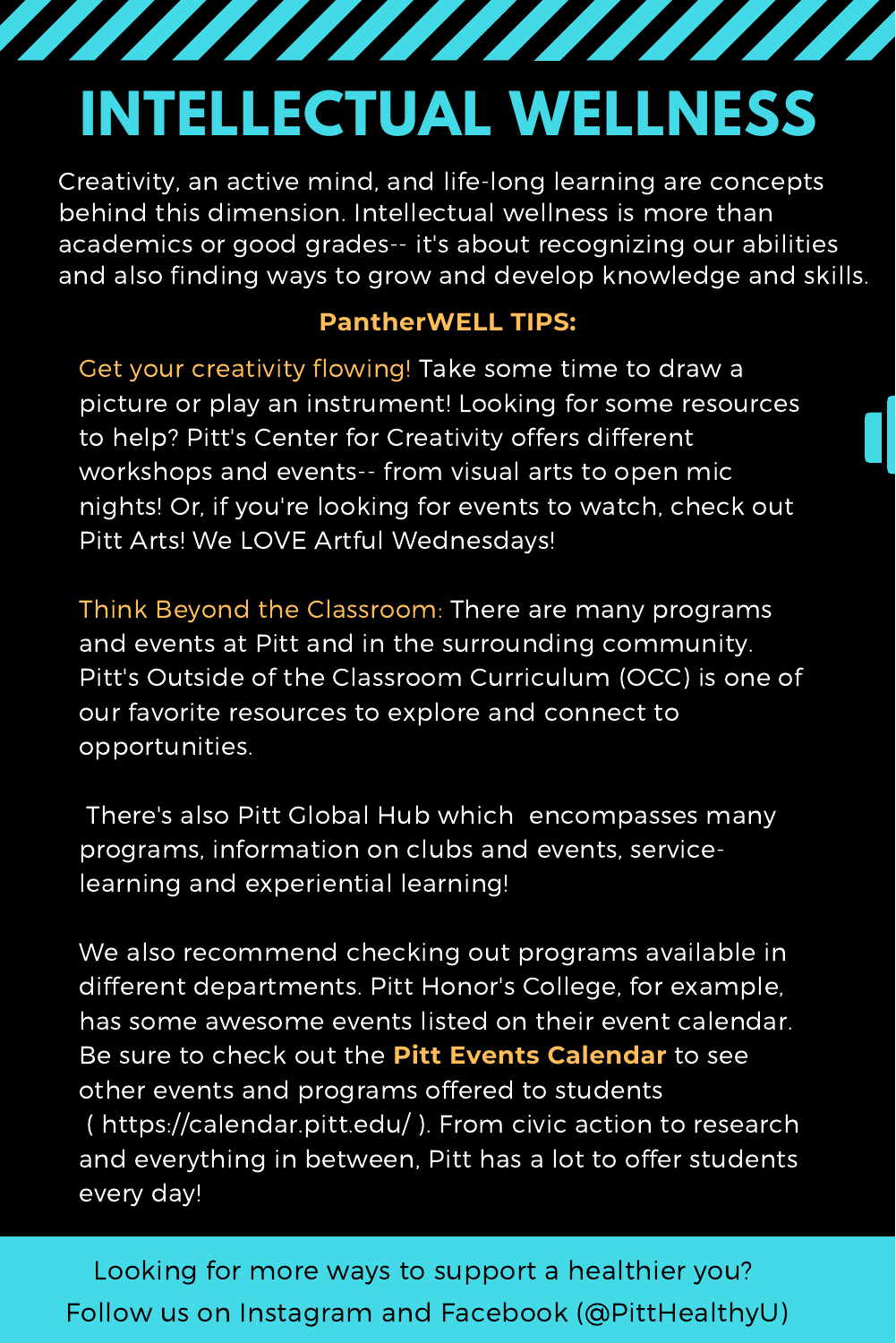## **SPIRITUAL WELLNESS**

Spiritual health relates to creating balance in our life though aspects including physical, psychological and social elements. We think of it as having a purposeful life that allows us to actualize different dimensions and capacties of being human.

### **PantherWELL TIPS:**

Create a personal sanctuary. Find a space that makes you feel calm and relaxed. Use this space as a place to reflect and think. It could be making a comfortable corner in your apartment or dorm room, or it may be finding a location outside, like at Schenley Park. Try to surround yourself with things that you enjoy or that bring you tranquility.

Reflect. Taking time to reflect can be valuable in supporting not only your spiritual wellness, but also other dimensions, too. You may also find exercises like journaling or art help you reflect your emotions and experiences, allowing you to reflect and grow.

Mindfulness exercises. Try different exercises to help you work through challenges and stressors. Deep breathing, guided meditation, or even some yoga moves are some of our favorites. Check out Pitt's Stress Free Zone for some great mindfulness resources! One of our favorites is the weekly virtual meditation sessions with the Center for Mindfulness and Consciousness Studies!

Use resources. There are many resources out there that can help support your spiritual journey-- from religious centers to meditation groups to yoga studios. Check out Pitts Office of Interfaith Dialogue and Engagement for additional events and programs!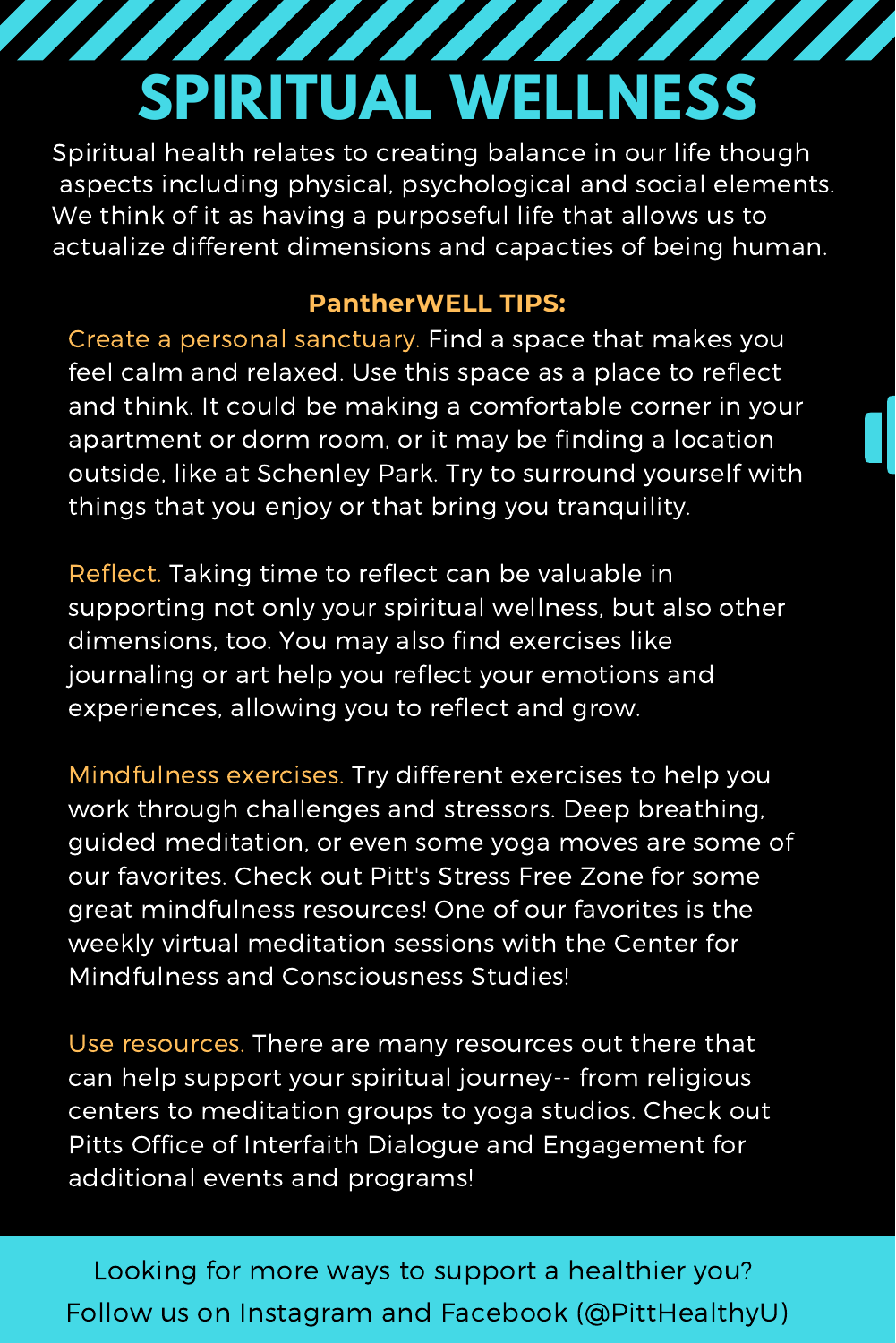## **ENVIRONMENTAL WELLNESS**

<u>The Marian School and the Communication of the Communication of the Communication of the Communication of the </u>

This dimension focuses on how we connect to the world around us and interact with our natural surroundings and community.

### **PantherWELL TIPS:**

Balance your space. Be aware of how your external environment effects you and work to redesign your environment so it more effectively supports your needs. For inside spaces: rearrange your room so more natural light is available; declutter and clean; add plants; use posters or tapestry or other décor to add splashes of color; have a room lay out that is easy and useful; and create a relaxing space.

Learn more about sustainable practices. Sustainability is the idea of balancing environmental needs with those of the community. Pitt has a ton of resources through Pitt Sustainability and the Student Office of Sustainability, including programs, events and resources.

Clean it up! Take some time to support your community and outside environment by participating in clean up and recycling events.

Be aware! Minimize your carbon foot print and be aware of how the choices you make may impact the environment around you. Try to make choices based on the impact of local, national, and world ecology and climate.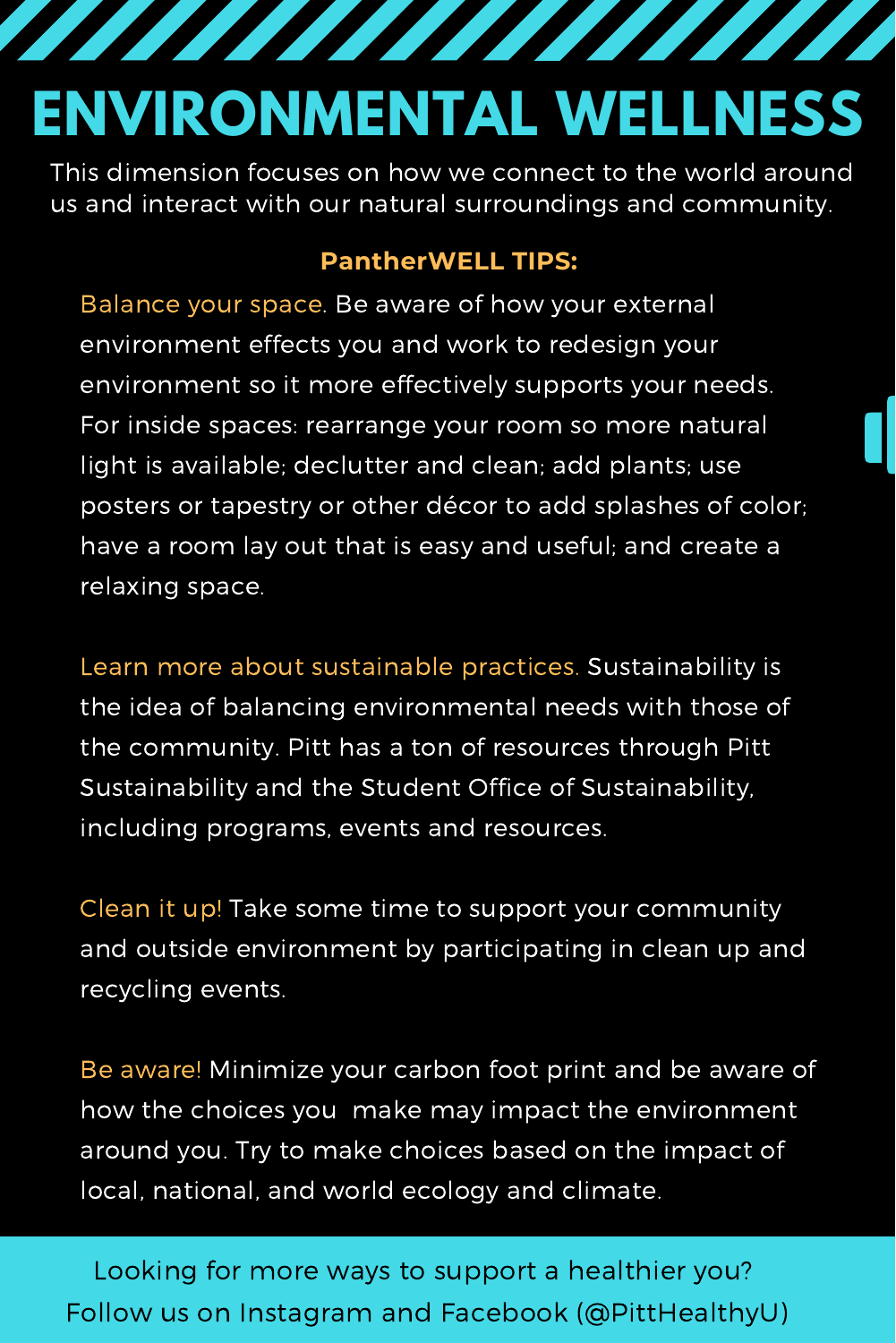### **FINANCIAL WELLNESS**

<u> The Marian School and School and School and School and School and School and School and School and School and</u>

Finances can be a huge stress sometimes, and starting a positive foundation now can help us later on.

#### **PantherWELL TIPS:**

Learn to create and manage a budget. Start by tracking your expenses and spending for a month to see where your money is going. Think about some of your financial goals, and consider how things may change in the future so you can plan and prepare. For example: Are you planning to live off campus next year? If so, think about how you may budget rent, groceries and other items.

Start a savings account. Set aside money each month into a savings account to use for emergencies or other needs.

Be thrifty. Try to buy used instead of new. Make your own meals instead of dining out. Use thrift stores. Reuse, repair, or upcycle items. Use the library to loan books instead of purchasing. Every little bit helps-- not to mention it is often more sustainable, too!

Understand financial aid and student debt. Understanding these elements can help you navigate paying for college now and repaying loans later on. Grad Ready is a program offered the the Financial Aid Office that can help you learn more.

Tap into on-campus resources: Pitt Pantry, Thrisftburg and Veterans Services. These resources are helpful to support needs including food, clothing and other supports. Looking for a way to give back? Contact them to see how you can donate to support others!